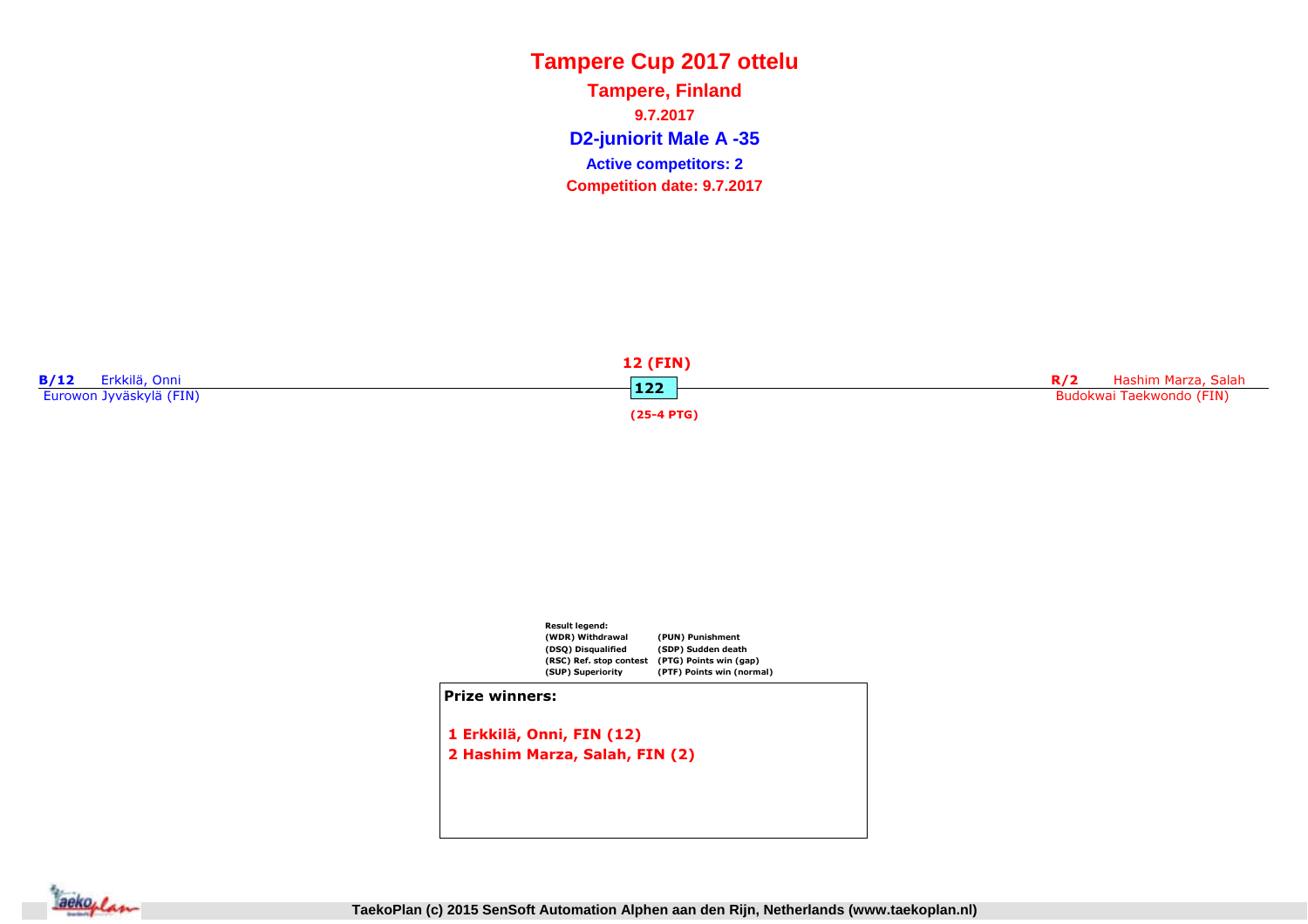**D2-juniorit Female A -45 Tampere, Finland9.7.2017Competition date: 9.7.2017 Active competitors: 2**

| <b>18 (FIN)</b>                 |              |                              |  |
|---------------------------------|--------------|------------------------------|--|
| B/23<br>Hagelberg, Vilma        | 123          | <b>R/18</b> Korte, Jessica   |  |
| Liedon ja Auran Taekwondo (FIN) |              | Herttoniemen Taekwondo Hwang |  |
|                                 | $(2-11$ PTF) | (FIN)                        |  |



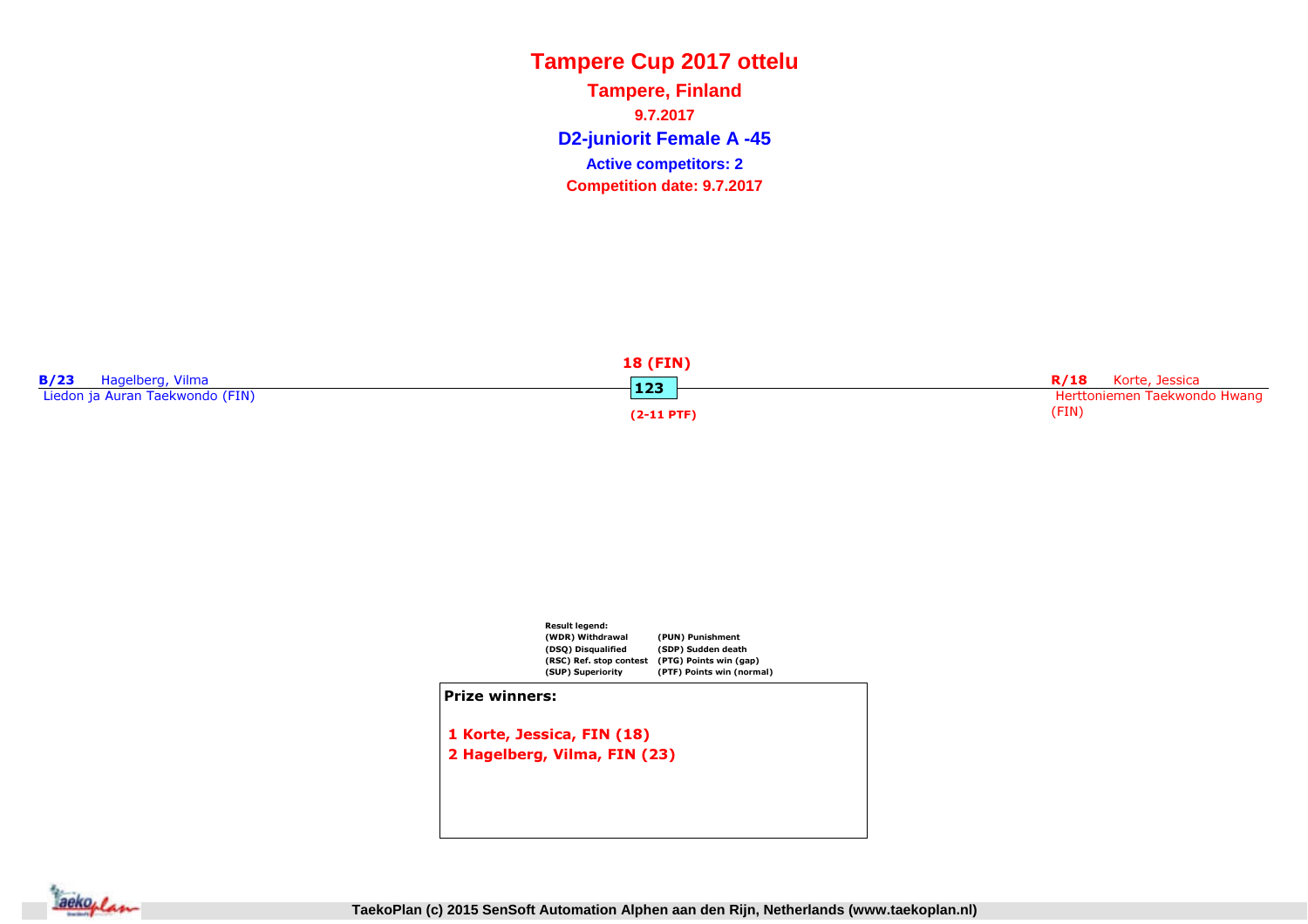**D1-juniorit Male A -46 (Middle) Tampere, Finland9.7.2017Competition date: 9.7.2017 Active competitors: 2**





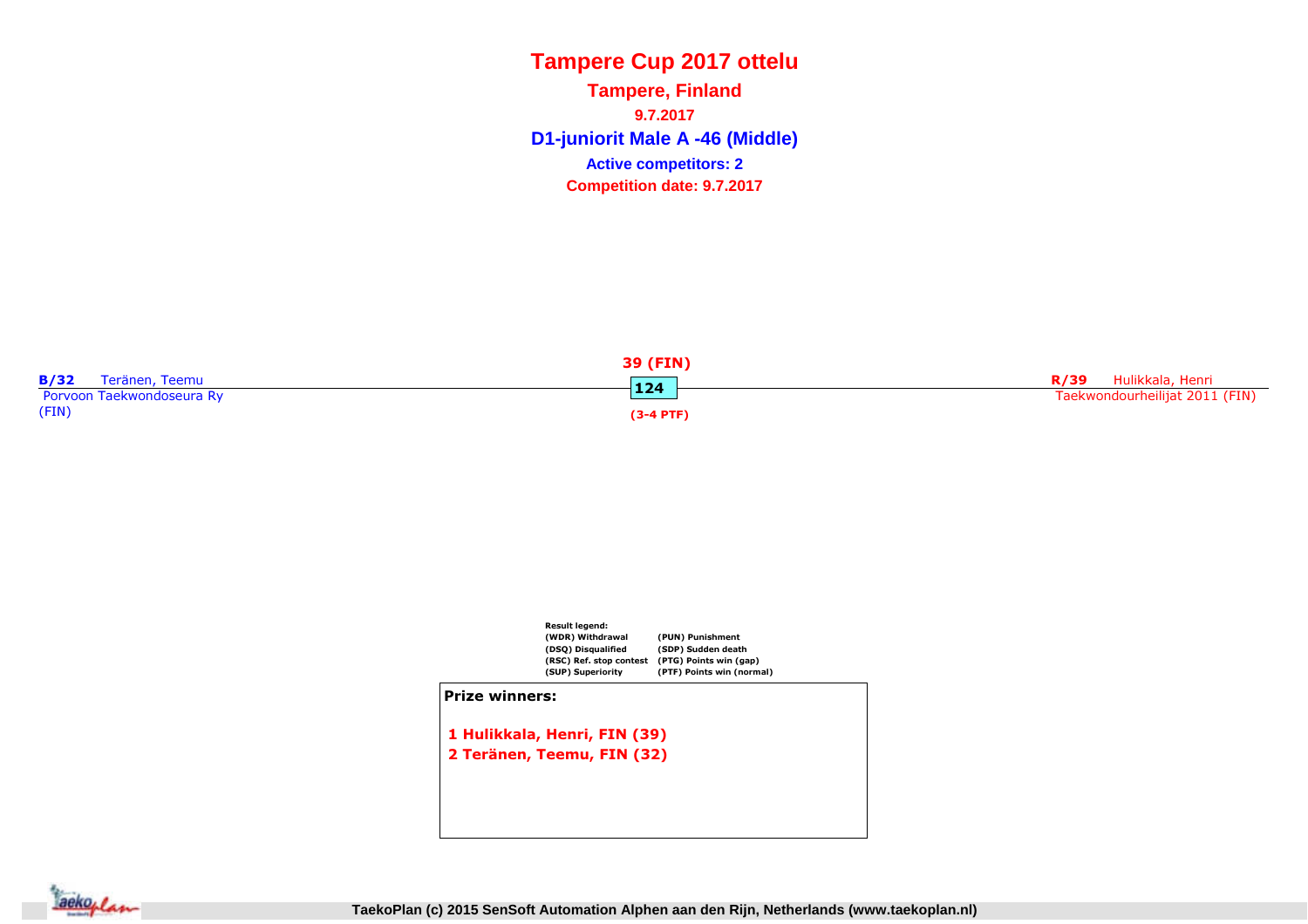**D1-juniorit Female A -30 (Bantam) Tampere, Finland9.7.2017Competition date: 9.7.2017 Active competitors: 2**





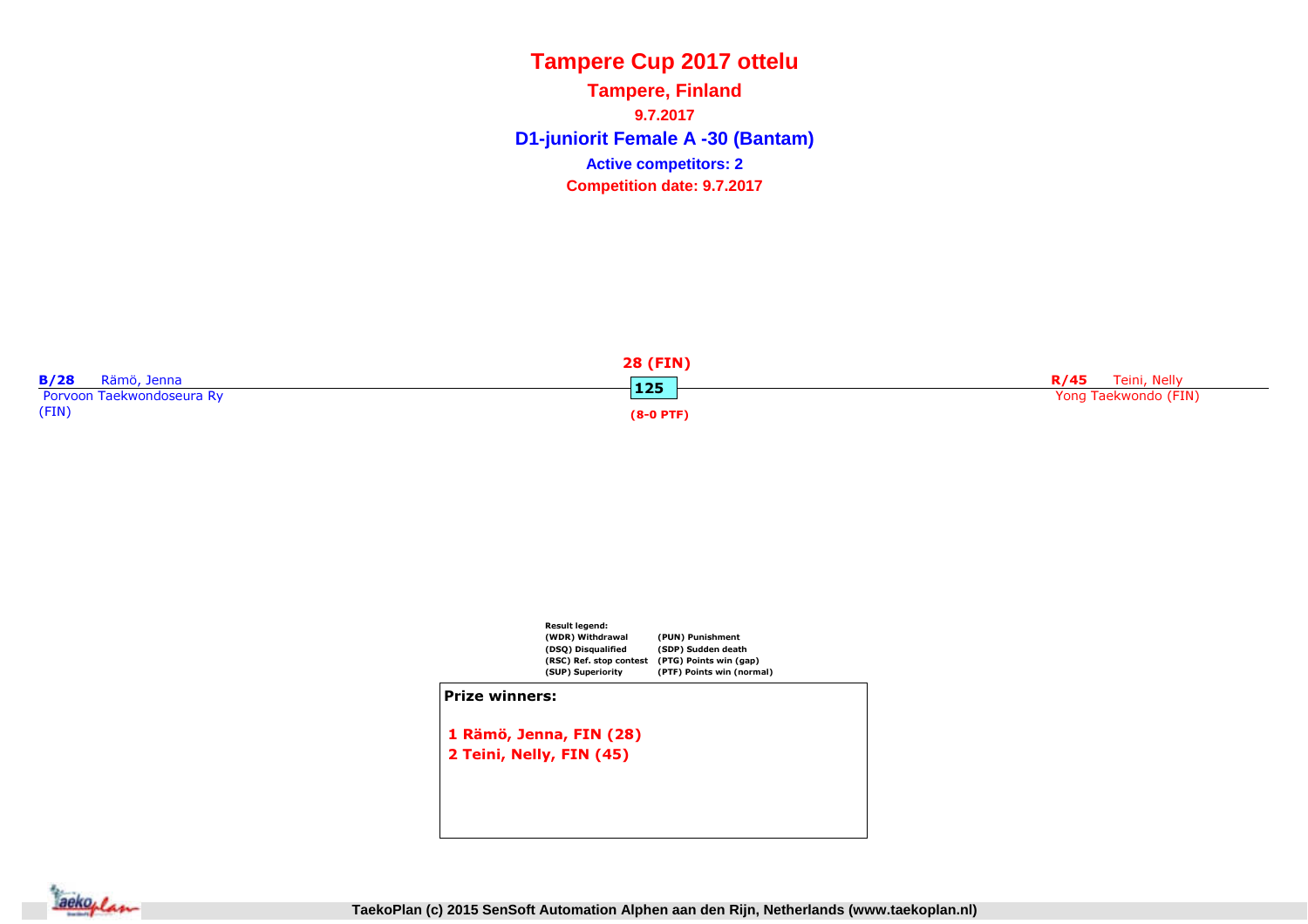**C2-juniorit Male A -50 (Bantam) Tampere, Finland9.7.2017Competition date: 9.7.2017 Active competitors: 2**





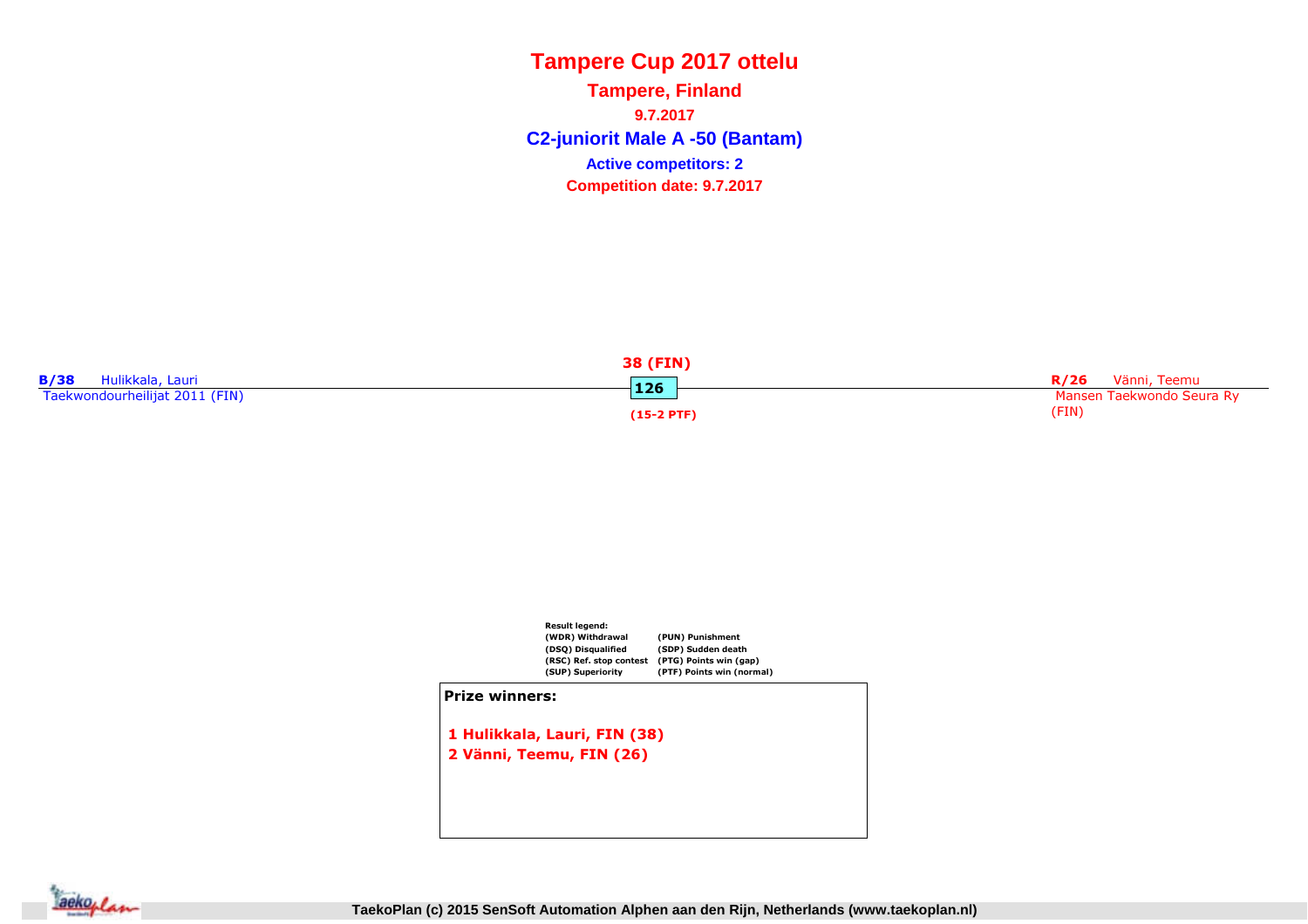**C2-juniorit Female A -42 (Fly) Tampere, Finland9.7.2017Competition date: 9.7.2017 Active competitors: 2**





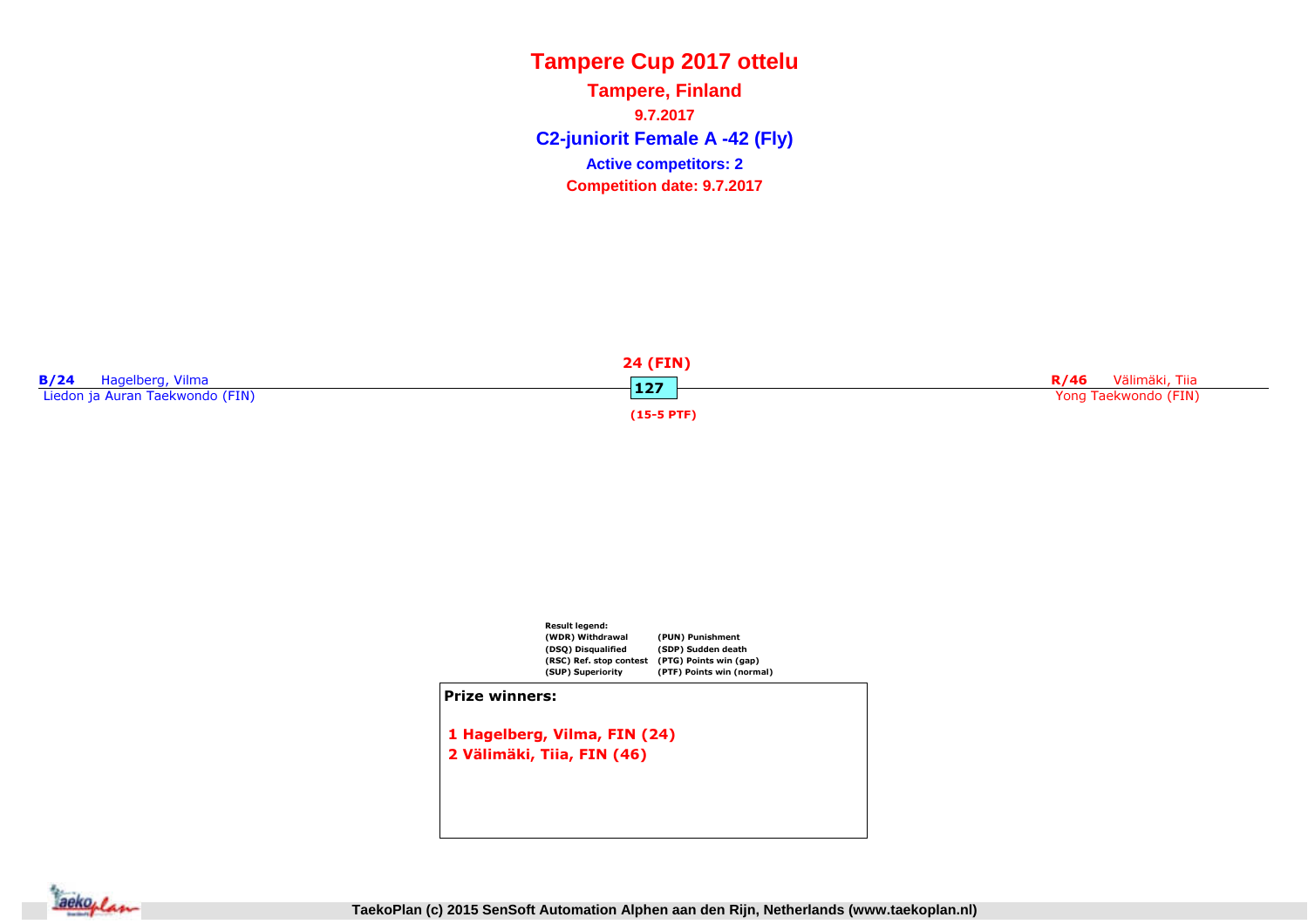**C2-juniorit Female A -52 (Feather) Tampere, Finland9.7.2017Competition date: 9.7.2017 Active competitors: 2**





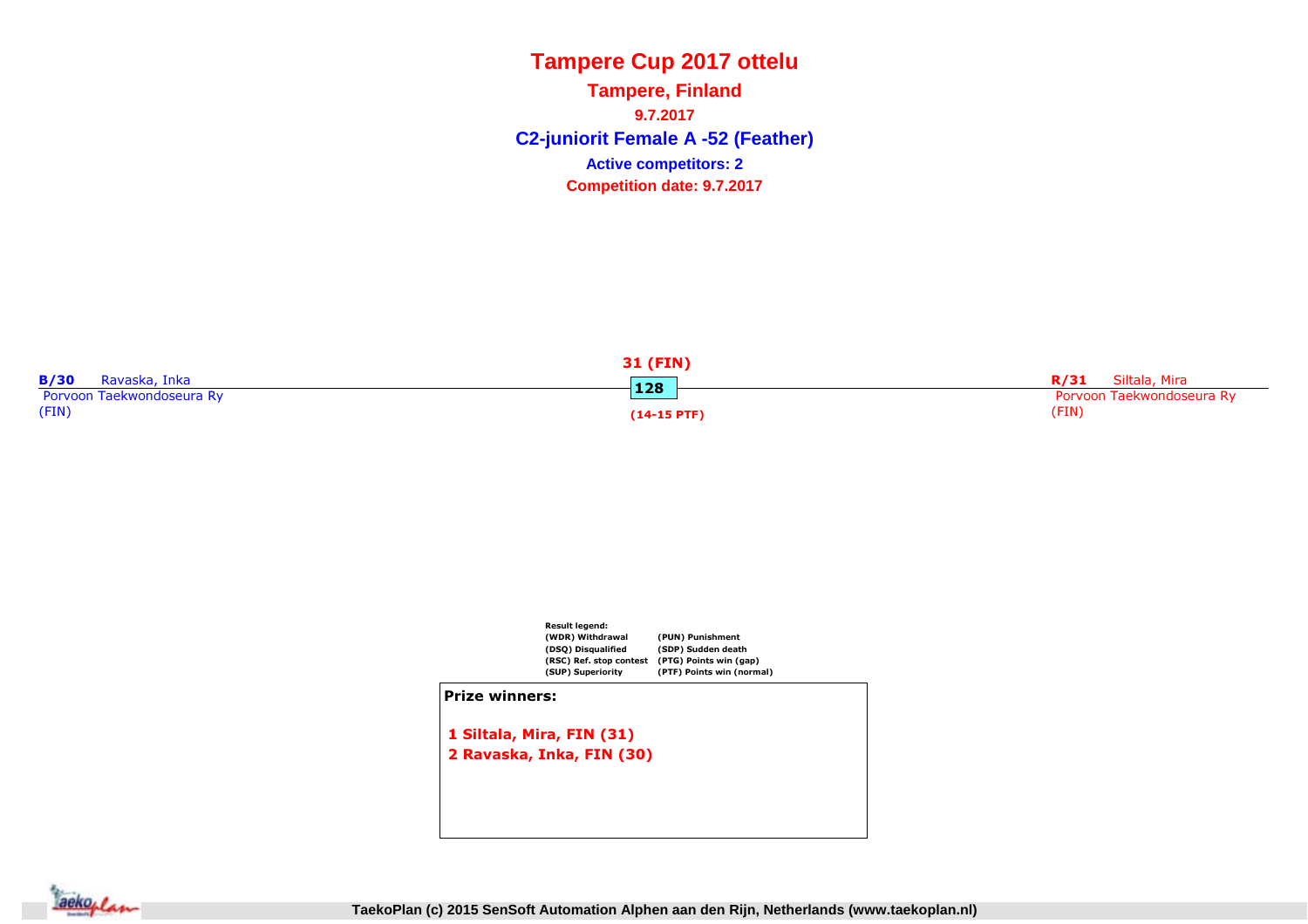**C2-juniorit Female A -58 (Light) Tampere, Finland9.7.2017Competition date: 9.7.2017 Active competitors: 2**





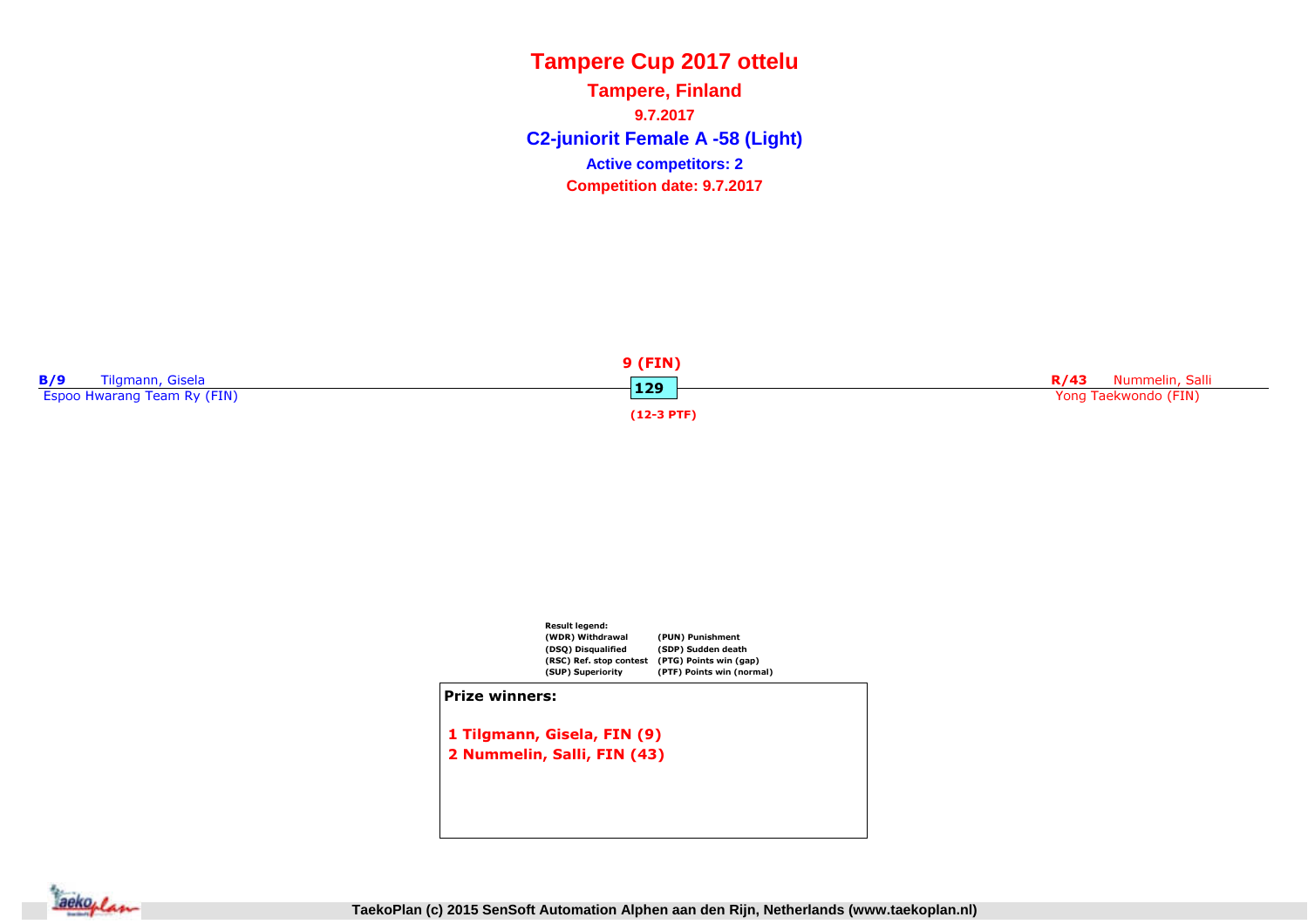**B2-juniorit Male A -63 Tampere, Finland9.7.2017Competition date: 9.7.2017 Active competitors: 3**





**SF**

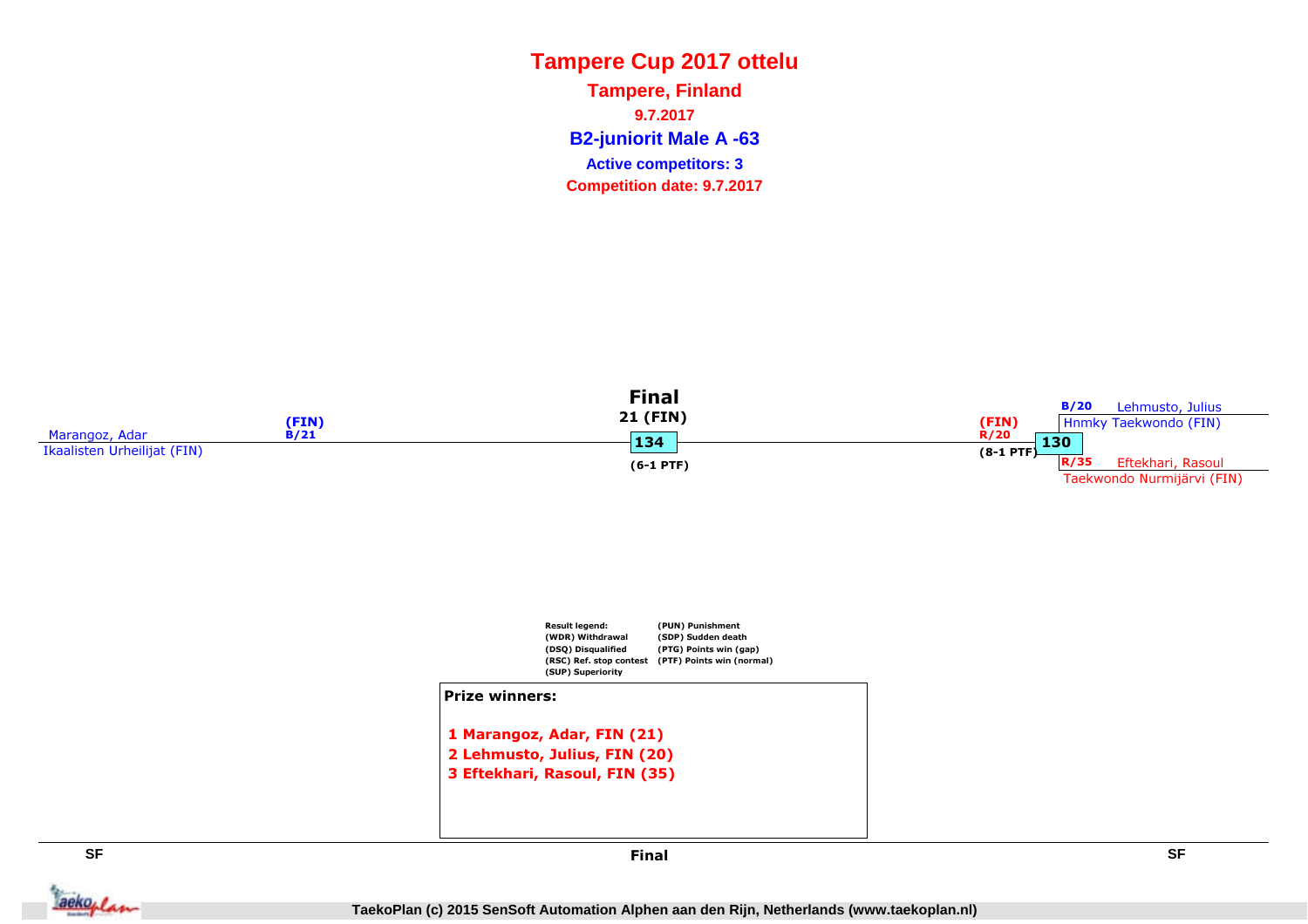**B2-juniorit Female A -63 Tampere, Finland9.7.2017Competition date: 9.7.2017 Active competitors: 2**





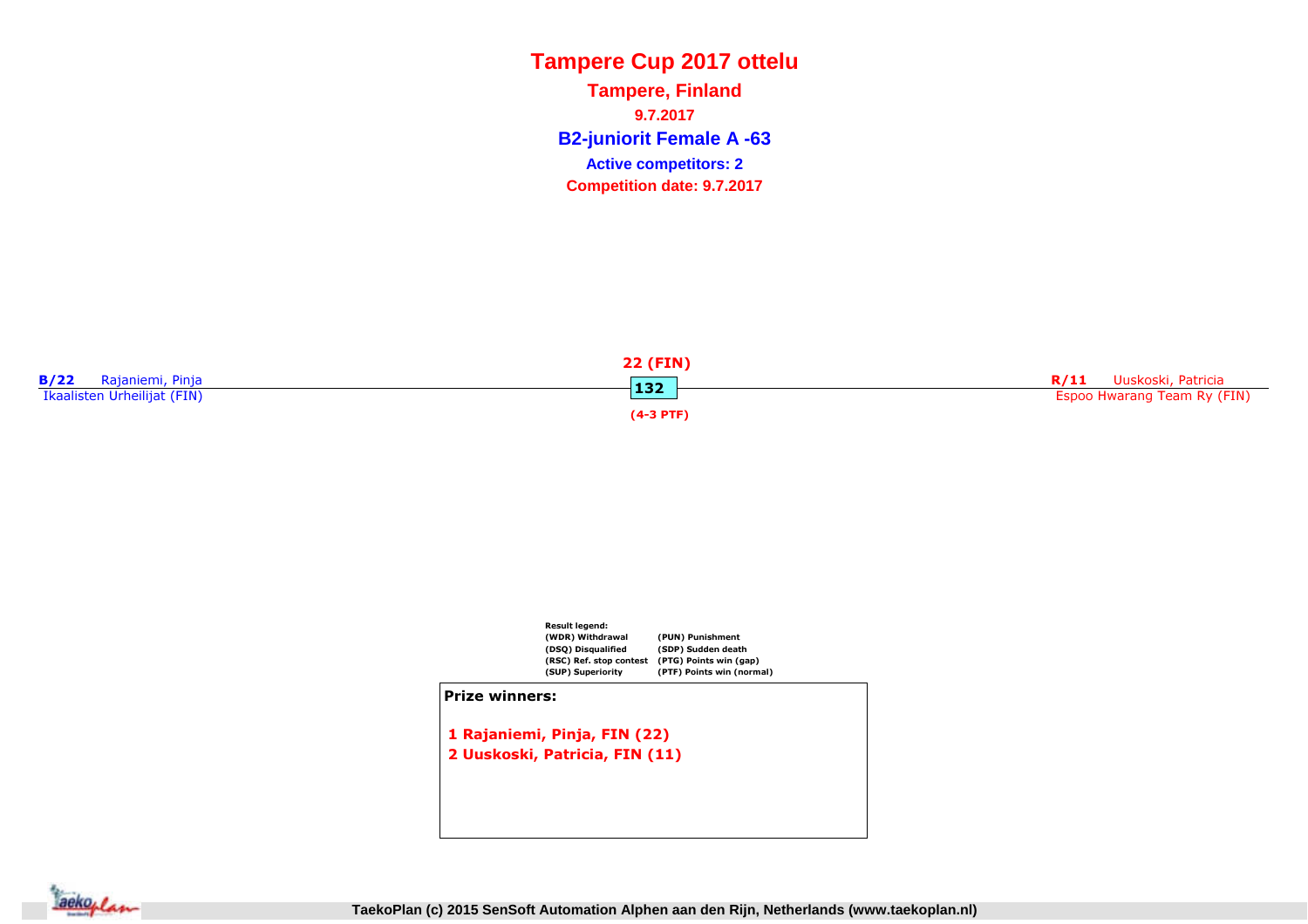**Harrastajat Male A +80 Tampere, Finland9.7.2017Competition date: 9.7.2017 Active competitors: 2**





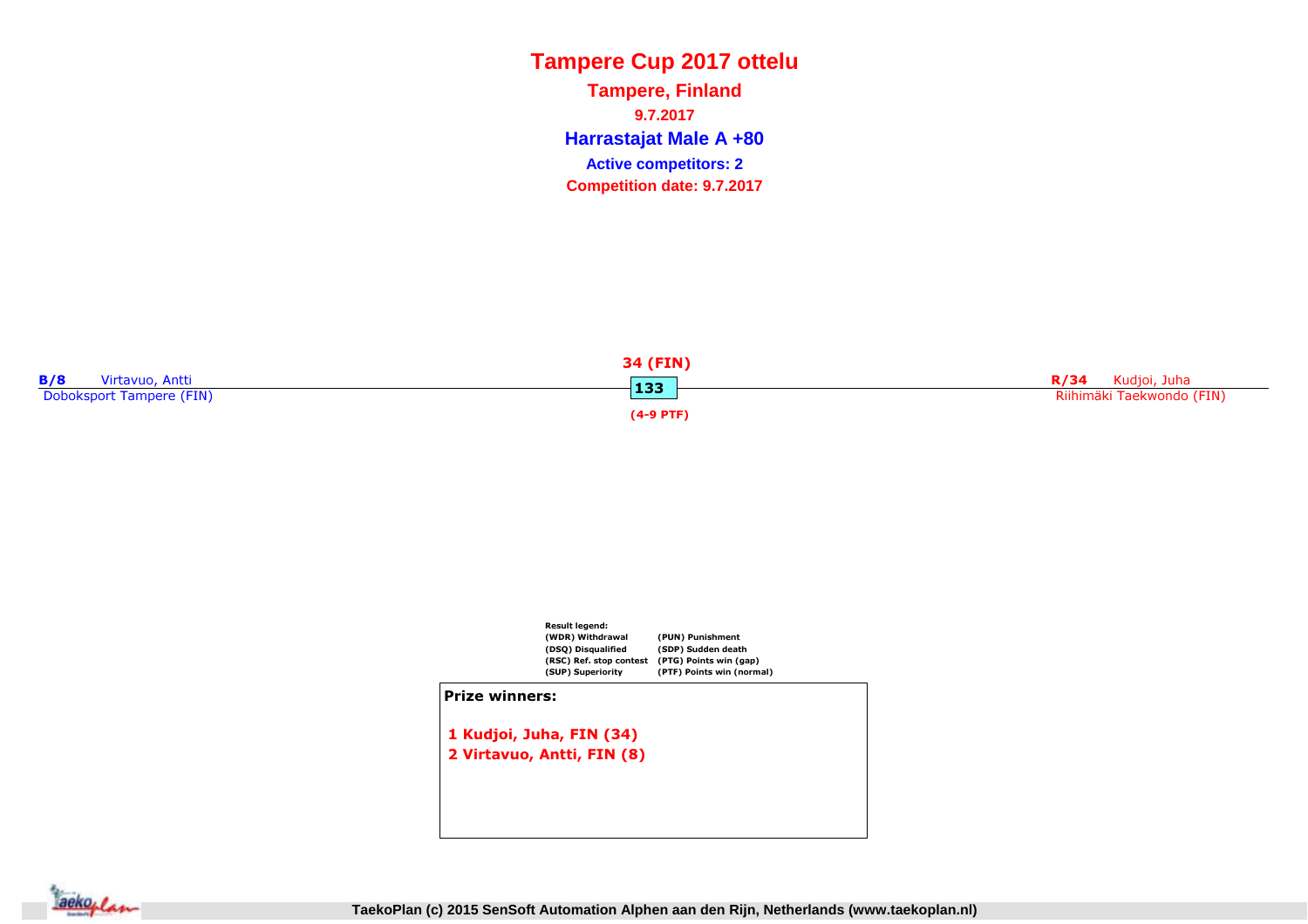**Harrastajat Female A -67 Tampere, Finland9.7.2017Competition date: 9.7.2017 Active competitors: 3**





#### Prize winners:

1 Rouhiainen, Terhi, FIN (42)2 Toro, Heli, FIN (17)3 Raatikainen, Nina, FIN (6)

**SF**

Jackeplan



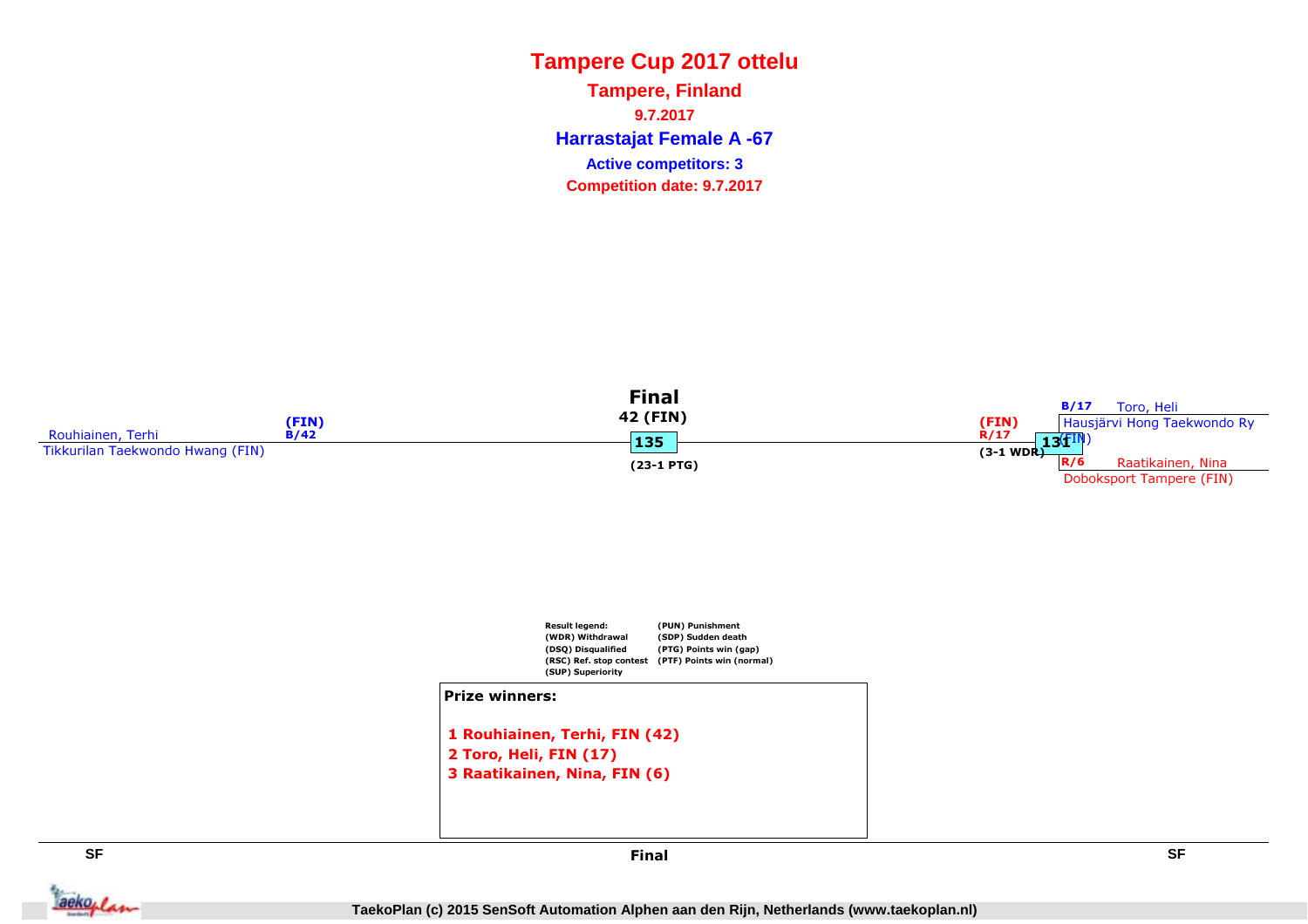**E1-juniorit Male A -26 Tampere9.7.2017Competition date: 9.7.2017**

|                                                         | R:Marko Hashim Marza | R:Verneri Tammila | R:Jens Rämö |
|---------------------------------------------------------|----------------------|-------------------|-------------|
| <b>B:Marko Hashim Marza</b><br>Budokwai Taekwondo (FIN) |                      |                   |             |
| <b>B:Verneri Tammila</b><br>Budokwai Taekwondo (FIN)    | 02-22 PTG            |                   |             |
| <b>B:Jens Rämö</b><br>Porvoon Taekwondoseura Ry (FIN)   | 01-21 PTG            | 00-20 PTG         |             |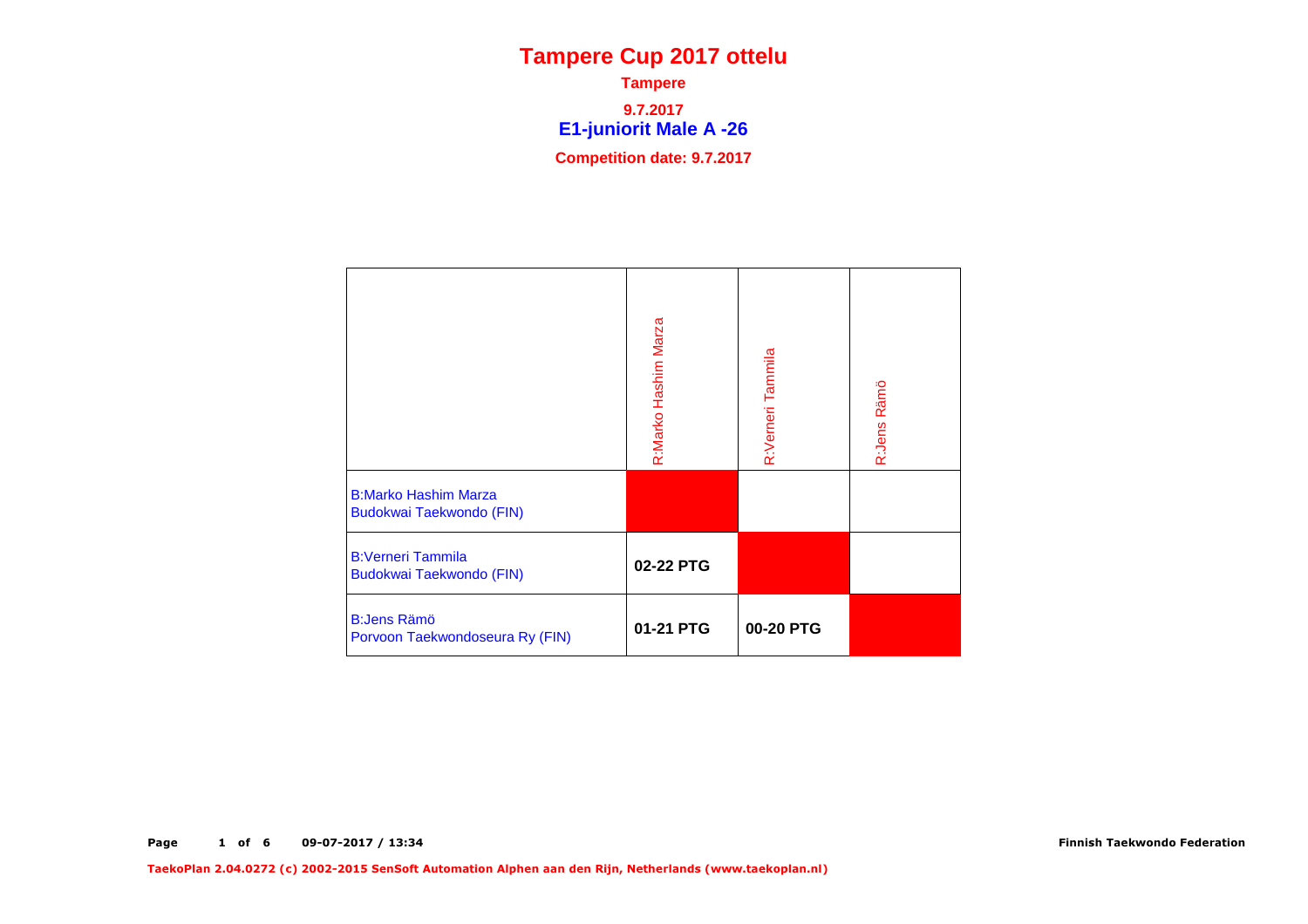**E1-juniorit Female A -34 Tampere9.7.2017Competition date: 9.7.2017**

|                                                              | R:Alina Hyyrynmäki | R:Sanni Kudjoi | R:Helka Nummelin |
|--------------------------------------------------------------|--------------------|----------------|------------------|
| <b>B:Alina Hyyrynmäki</b><br><b>Doboksport Tampere (FIN)</b> |                    | 09-02 PTF      | 05-00 PTF        |
| <b>B:Sanni Kudjoi</b><br>Riihimäki Taekwondo (FIN)           |                    |                |                  |
| <b>B:Helka Nummelin</b><br>Yong Taekwondo (FIN)              |                    | 14-16 PTF      |                  |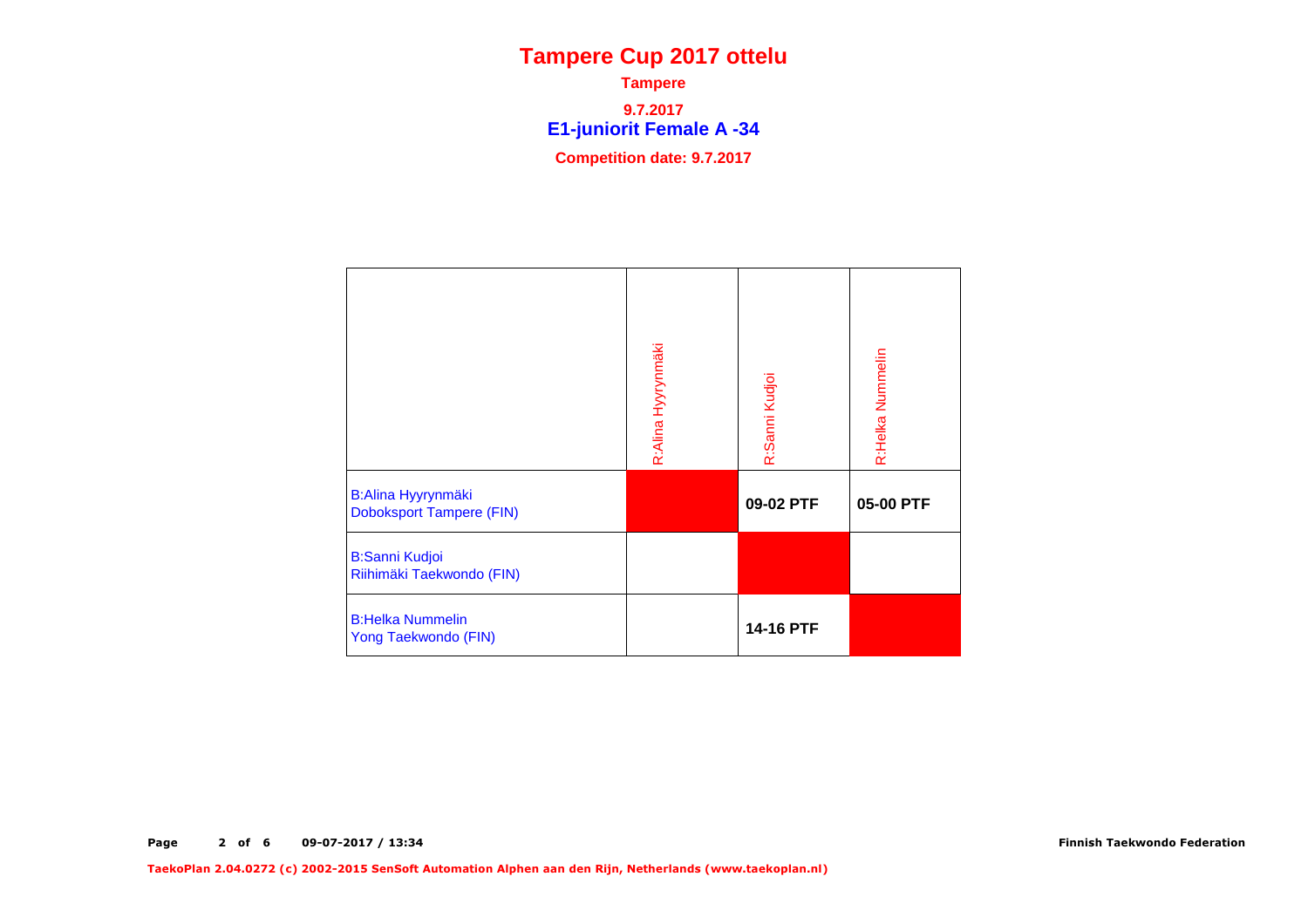**D2-juniorit Male A -30 Tampere9.7.2017Competition date: 9.7.2017**

|                                                             | R:Aatu Suominen | R:Nikolaj Tilgmann | R:Lassi Holopainen | R:Markus Liuko |
|-------------------------------------------------------------|-----------------|--------------------|--------------------|----------------|
| <b>B:Aatu Suominen</b><br>Budokwai Taekwondo (FIN)          |                 |                    |                    | 27-07 PTG      |
| <b>B:Nikolaj Tilgmann</b><br>Espoo Hwarang Team Ry (FIN)    | 24-04 PTG       |                    | 15-19 PTF          |                |
| <b>B:Lassi Holopainen</b><br>Taekwondourheilijat 2011 (FIN) | 24-03 PTG       |                    |                    | 28-03 PTG      |
| <b>B:Markus Liuko</b><br>Taekwondourheilijat 2011 (FIN)     |                 | 03-11 PTF          |                    |                |

Finnish Taekwondo Federation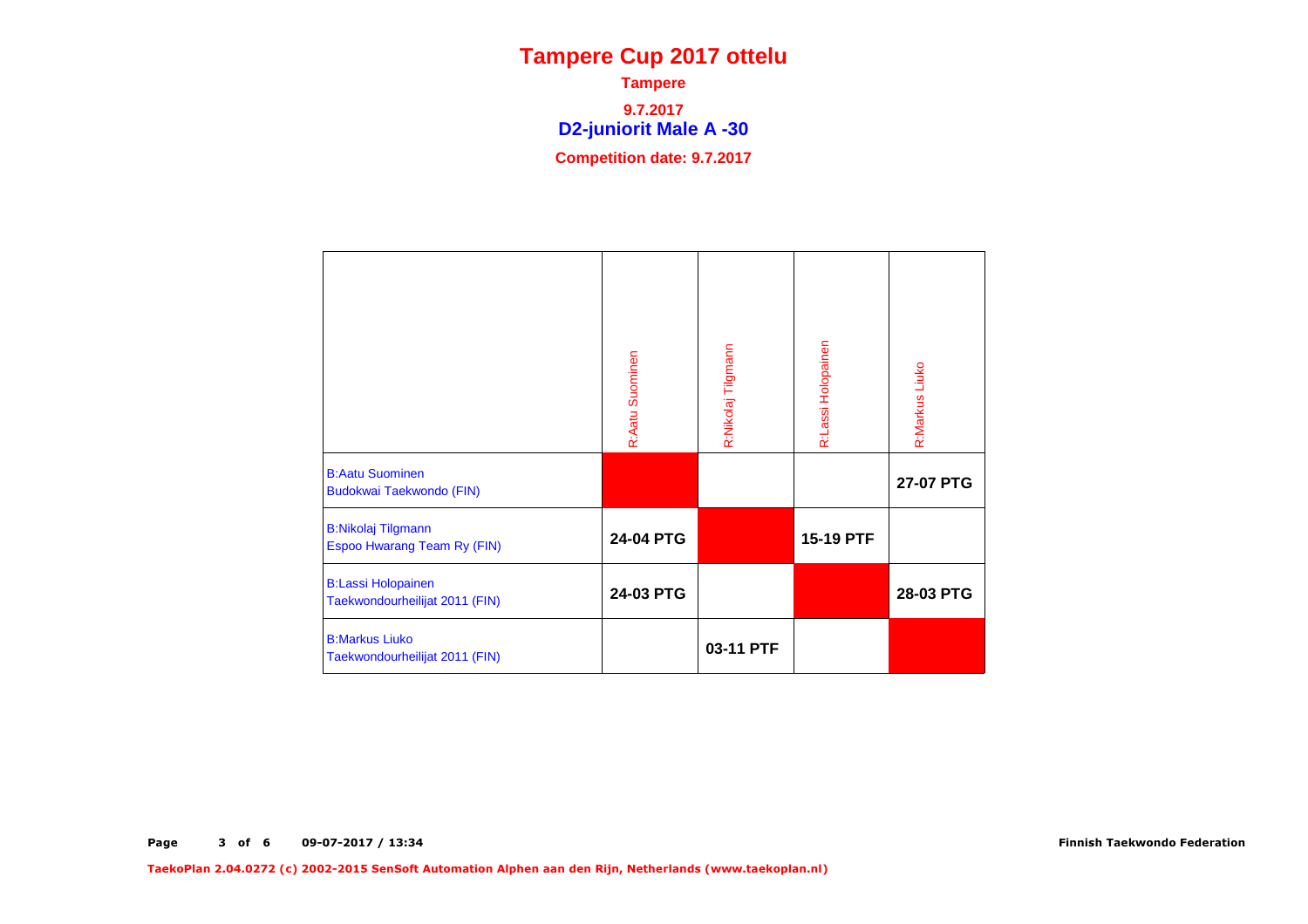**D2-juniorit Female A -35 Tampere9.7.2017Competition date: 9.7.2017**

|                                                             | R:Alisa Tuomainen | R:Ida Harrivaara | R:Kaisla Seimola |
|-------------------------------------------------------------|-------------------|------------------|------------------|
| <b>B:Alisa Tuomainen</b><br><b>Doboksport Tampere (FIN)</b> |                   |                  | 22-01 PTG        |
| <b>B:lda Harrivaara</b><br>Eurowon Jyväskylä (FIN)          | 06-17 PTF         |                  | 11-04 PTF        |
| <b>B:Kaisla Seimola</b><br>Taekwondourheilijat 2011 (FIN)   |                   |                  |                  |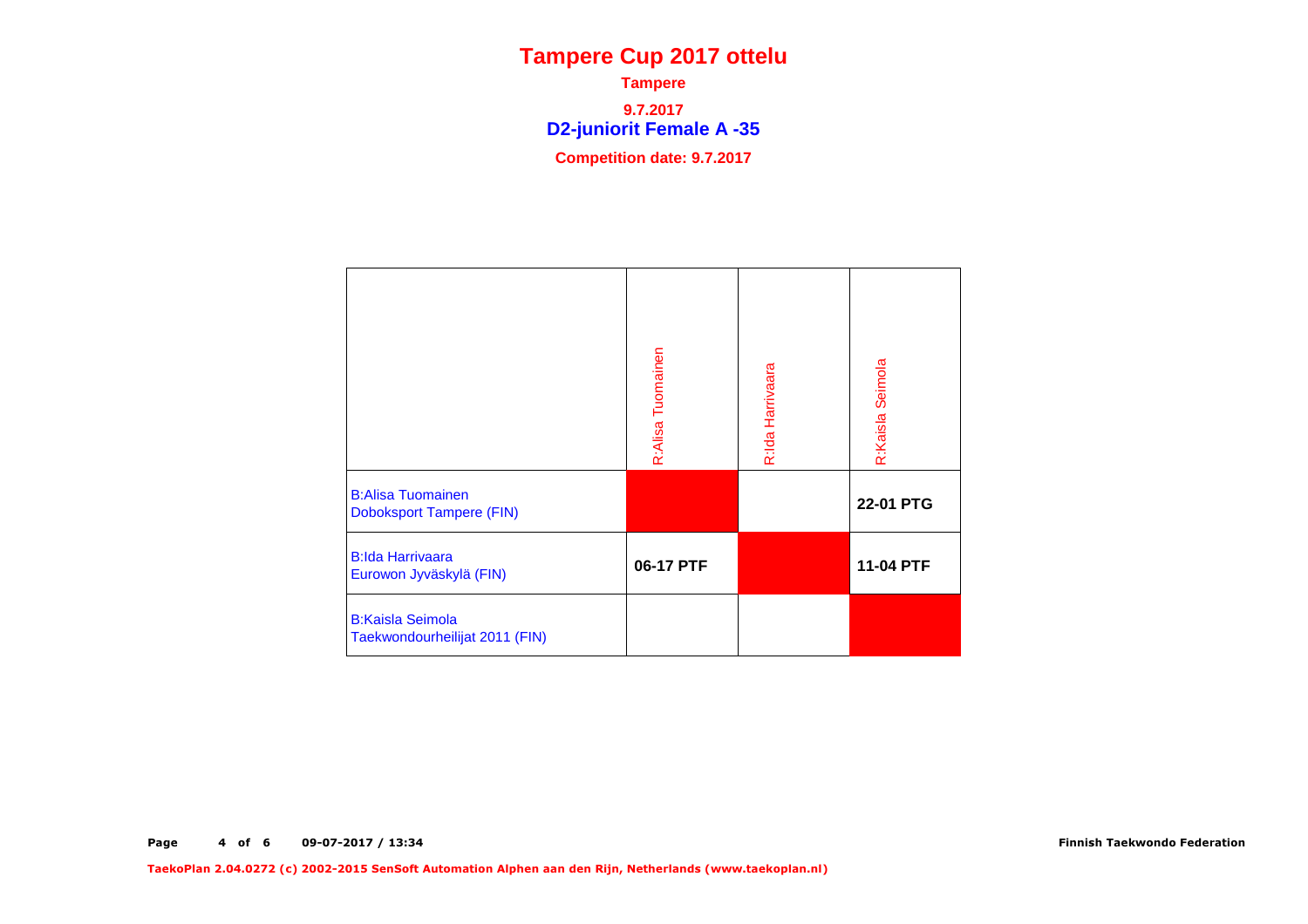**D1-juniorit Male A -30 (Bantam) Tampere9.7.2017Competition date: 9.7.2017**

|                                                                 | R:Joona Viitala | R:Henri Vainiomäki | R:Nooa Suhola |
|-----------------------------------------------------------------|-----------------|--------------------|---------------|
| <b>B:Joona Viitala</b><br>Eurowon Jyväskylä (FIN)               |                 |                    | 13-01 PTF     |
| <b>B:Henri Vainiomäki</b><br>Herttoniemen Taekwondo Hwang (FIN) | 03-15 PTF       |                    | 03-14 PTF     |
| <b>B:Nooa Suhola</b><br>Taekwondo Nurmijärvi (FIN)              |                 |                    |               |